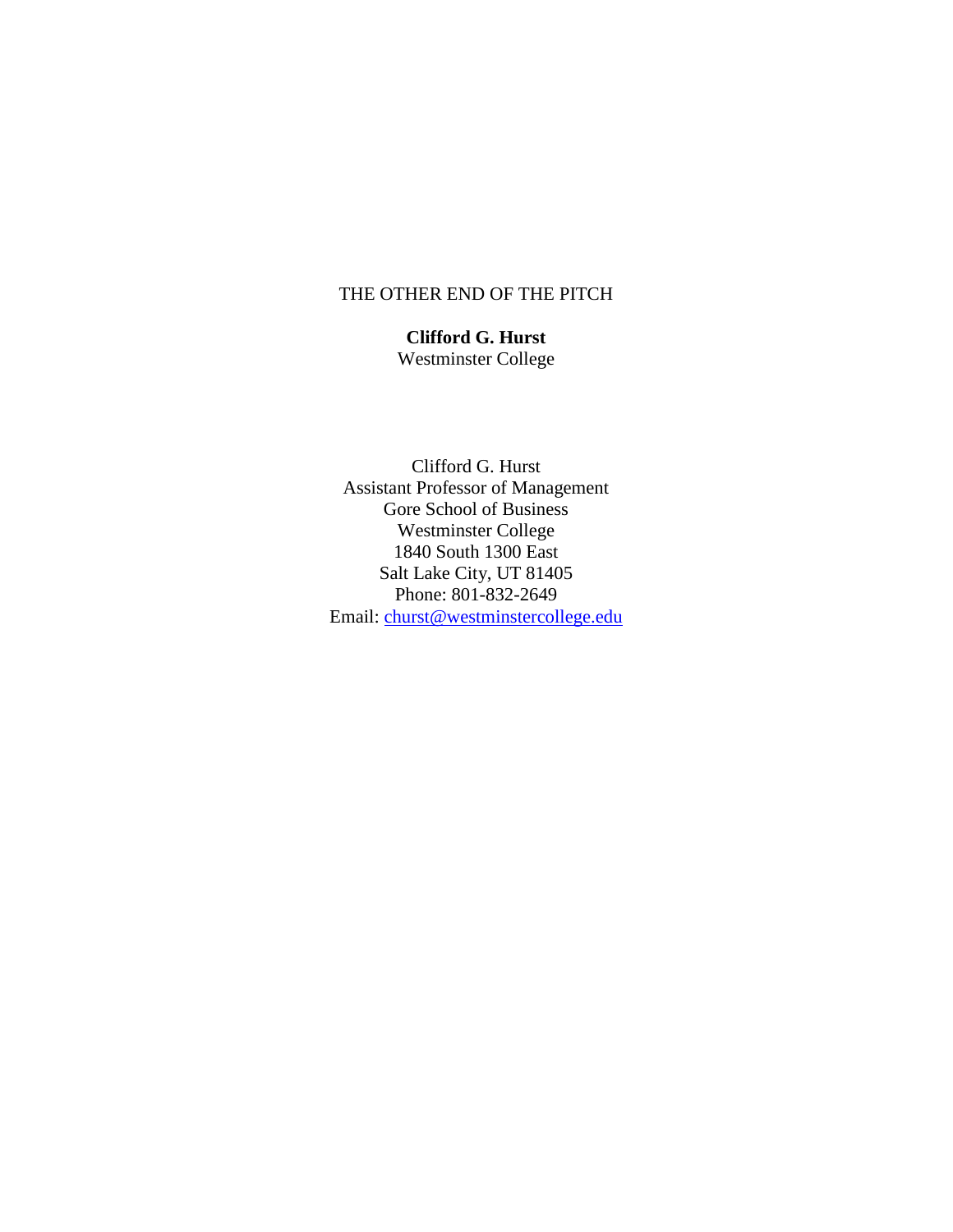# **ACADEMIC ABSTRACT**

We teach our students well the elements of a business plan pitch. But we leave something out. With all of our emphasis on presenting the pitch, we lose sight of the other end of it—that is, how the student entrepreneur responds when he or she is given feedback from a panel of advisors.

We can help our students become more successful entrepreneurs, faster, if we also coach them in how to respond to feedback. This workshop will provide participants ample opportunity to apply a conceptual framework for coaching our students in how to respond effectively to feedback.

## **EXECUTIVE SUMMARY**

We're well-practiced at teaching the elements of an effective business plan pitch. We evaluate diligently the content, delivery, passion, coherence, and thoroughness of everything about the presenter's pitch. And then? We stop. Yet, we can help our students become more successful entrepreneurs, faster, if we also take notice of how they respond to feedback after the pitch is over. The few moments after the pitch is over present us…and our students… with the most teachable moment of the entire regimen of business plan pitching—if only we attend to it.

A willingness to be open to receiving feedback, to reflect upon such feedback, and to interpret feedback in ways that lead to mastery are vitally important habits for student entrepreneurs to develop. Investors decry entrepreneurs who just want their money; however, they are eager to invest in, and to mentor, those who also want their advice.

Sadly, some of the same confidence-boosting drills we put student entrepreneurs through steels them against the mindset needed to respond effectively to feedback. So do the one-sided ways in which we evaluate their "performances" during business plan pitches. This workshop aims to counter-balance these tendencies.

The workshop that this paper summarizes will provide participants ample opportunity to apply a conceptual framework for coaching our students in how to respond effectively to feedback. This framework is an outcome of the presenter's dissertation research into entrepreneurial cognition as it is reflected in the ways that entrepreneurs respond to feedback. It is based primarily upon Donald Schön's notion of reflective practice and upon more recent research conducted by Carol Dweck and her colleagues about ways in which people interpret feedback. Using the framework introduced in the workshop, participants will also gain experience in coaching student entrepreneurs how to respond to feedback in a way that is conducive to entrepreneurial success.

Although the feedback given to a student entrepreneur upon completion of the pitch provides a ready-made focal point for coaching in how to receive feedback, its benefits extend beyond the pitch. The habits developed in this moment will also aid the entrepreneur when responding to feedback from potential customers, actual and potential team members, investors, advisors, and faculty.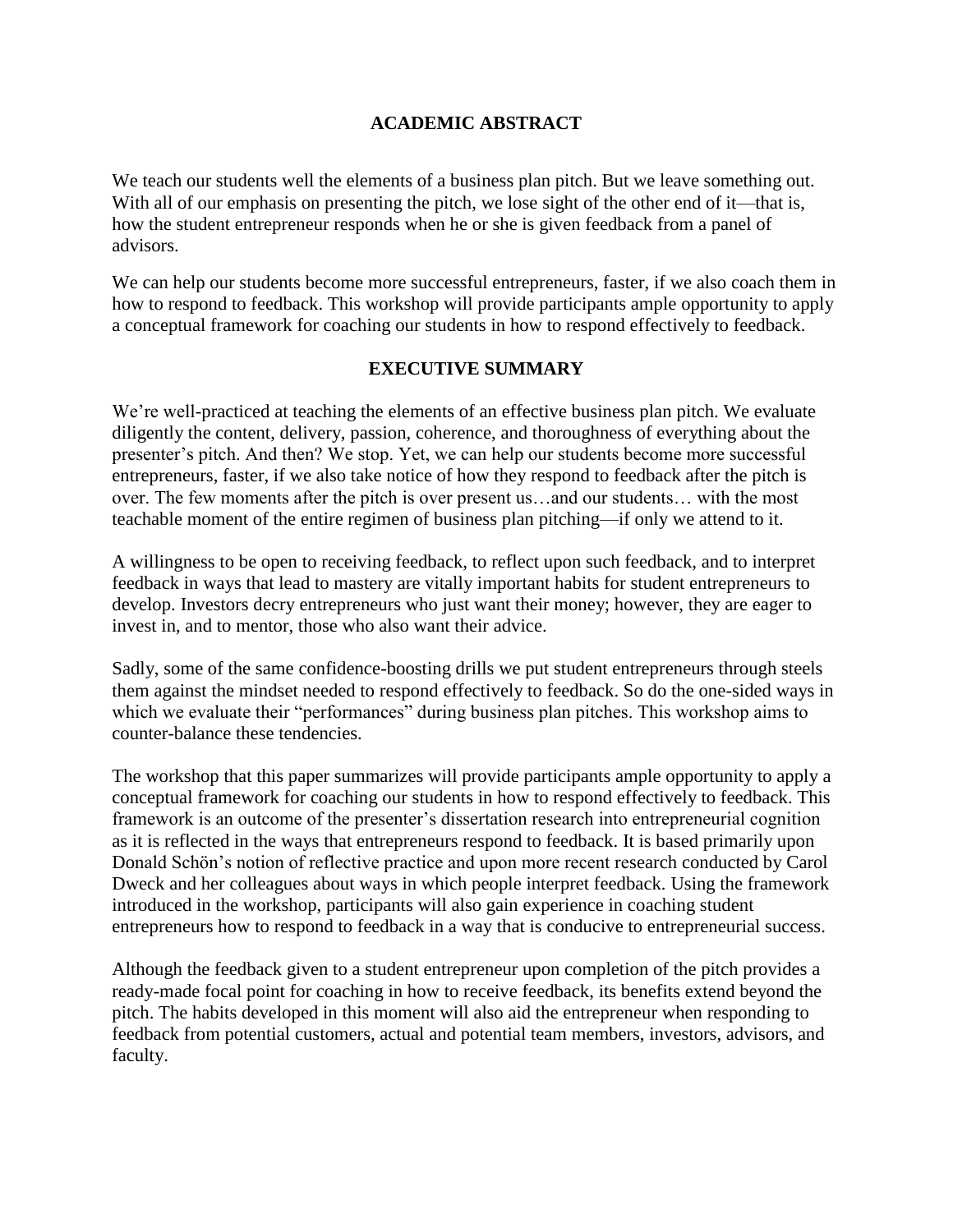### **THE OTHER END OF THE PITCH**

Feedback is the lifeblood of entrepreneurship. The vaunted proclivity of successful entrepreneurs to "pivot" when called for relies majorly on their ability to seek out, receive, and respond to feedback from the marketplace (Ries, 2011). Investors state unequivocally their preference to invest in companies whose founders are open to their guidance (Silicon Valley Association of Startup Entrepreneurs, 2011). They want to invest in people who will accept their feedback; not just their money. In this paper I call for greater attention to be paid to ways in which entrepreneurship educators can help our students receive and respond to feedback effectively.

The workshop described in this paper is derived from my dissertation research (Hurst, 2012) into ways that we can begin to measure entrepreneurial judgment. That research focuses specifically on those entrepreneurs who were at the idea phase or startup phase of businesses and whose intent is to become what the Kauffman Foundation refers to as "gazelles" (Stangler, 2010). A gazelle is the kind of startup that is most likely to pursue investment capital from either angel investors or venture capitalists. At the heart of this pursuit of capital is the ritual that has become known as the business plan pitch. A pitch can take various forms; it most often entails a succinct verbal presentation by the entrepreneur of his or her business idea before a group of investors or advisors. The verbal pitch is often accompanied by PowerPoint™ slides, a product demo, or similar means of audio/visual support.

A typical angel or VC investor may look at 300 or so pitches in a given year and select only one to three of them in which to invest. For this reason, investors must become very astute at separating those entrepreneurs whose ideas, in their eyes, have merit from those that do not. The pitch serves well as a rapid screening device. Because the pitch is such an important screening device, it has become a major focus of attention of many educators who teach entrepreneurship. While some people debate whether or not entrepreneurship can be taught, there is near-universal agreement that we can teach students how to pitch. And we do.

We do an excellent job of teaching entrepreneurship students how to speak, how to present, how to use audiovisual support effectively. This is good. If a budding entrepreneur cannot master the pitch, he can find little opportunity to interest investors in funding his venture. What we teach is good, but it stops short of what it could achieve. An important, but often overlooked teachable moment comes right after the pitch is over. It happens when investors, advisors, faculty, or panelists give feedback to the student about the pitch they just heard. We can, and should, pay greater attention to helping our students receive and interpret feedback about their pitches in ways that lead to learning, growth, change, and improvement of their business plans.

I propose in this workshop a conceptual framework by which we can do this. The framework is not original; its application to entrepreneurship is. The framework I propose is derived principally from the work of two theorists, Donald Schön and Carol Dweck. I will next give a brief introduction to the work, first of Schön and then, of Dweck, and I will discuss how their work applies to the field of entrepreneurship education.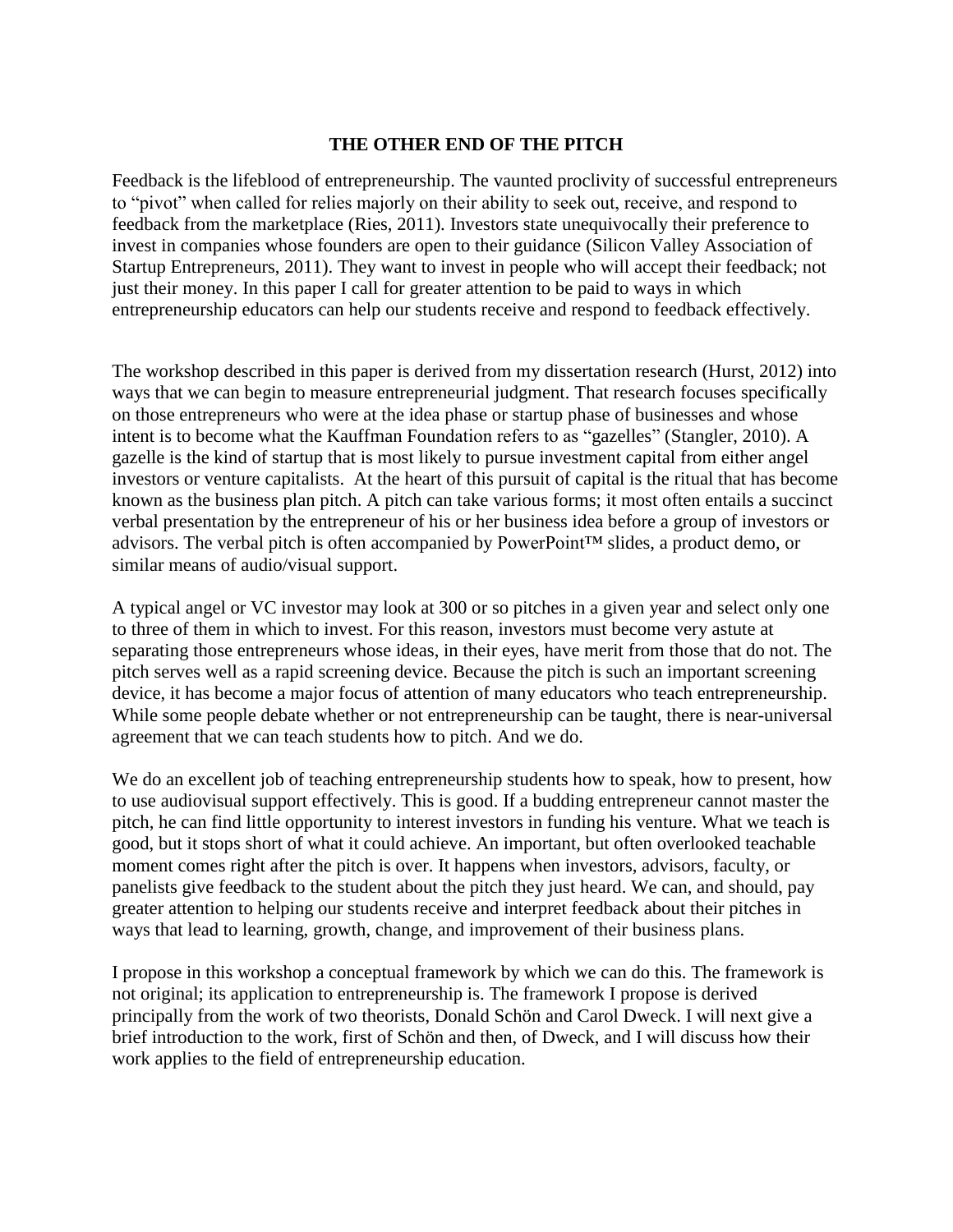## **Schön**

Schön (1983/1991, 1987) uses the learning that takes place in an architectural design studio as an example of how the education of a reflective practitioner can and should occur. It is different than how education today typically occurs. Research institutions of higher learning, he argues, favor technical rationality at the expense of reflective practice, thus privileging rigor over relevance. He calls for nothing less than the redesign of professional education "to combine the teaching of applied science with coaching in the artistry of reflection-in-action" (1987, p. xii).

The work of an entrepreneur shares much in common with the challenges facing design students in Schön's example. Throughout his writing, Schön speaks of the need for design students to operate competently in situations of uncertainty, ambiguity, and value conflict. These are the same situations faced daily by entrepreneurs. He also describes in detail the importance of feedback in learning to design. Schön's model has much to teach the world of entrepreneurship. His descriptions of various ways in which design students respond to feedback shaped my analysis of ways in which entrepreneurs respond to feedback.

Schön gives us the first clue we need in order to coach student entrepreneurs how to respond effectively to feedback. We must distinguish between what I call *deflection* of feedback and *reflection* upon feedback. This is harder than it first appears.

Let's adopt the dictionary sense of "reflection" as a prompting to give careful consideration. Let's further use the dictionary's sense of "deflection" as a state of being turned aside. Each time a student entrepreneur is in a position where feedback on her business idea is provided, such as at the end of a pitch, ask yourself, "Did this student let it in? Or did she deflect it? The answer is sometimes obvious. At other times, though, it is harder to distinguish deflection from reflection than it would first appear.

For example, I attended an entrepreneurial meet-up the other day. The format of the meeting included a segment where anyone who wanted to, could describe a challenge that he was facing in his startup so that others in attendance could offer insight and suggestions. One entrepreneur, after describing his challenge, responded to each offered suggestion with, "I've done that already." Over the course of fifteen minutes of discussion, the entrepreneur replied with this same refrain at least one dozen times. It was easy for a disinterested observer to recognize that he was deflecting all feedback that was offered. Sometimes, though, it is not as easy to discern what is really going on. Here are three lessons about the nuances involved with distinguishing between reflection and deflection that I learned while researching my dissertation.

First, disagreement can be either reflective or deflective. For the observer, it is easy, but wrong, to jump to a conclusion that someone who disagrees with feedback given him is, consequently and invariably, deflecting that feedback. A student may listen carefully and reflect upon the feedback given, and then still reject it. We should encourage and not stifle this instinct. Disagreement after reflection is a qualitatively different response than one given by a student, who—like the entrepreneur described above—fails to "let it in" and rejects all feedback as though it were unheard.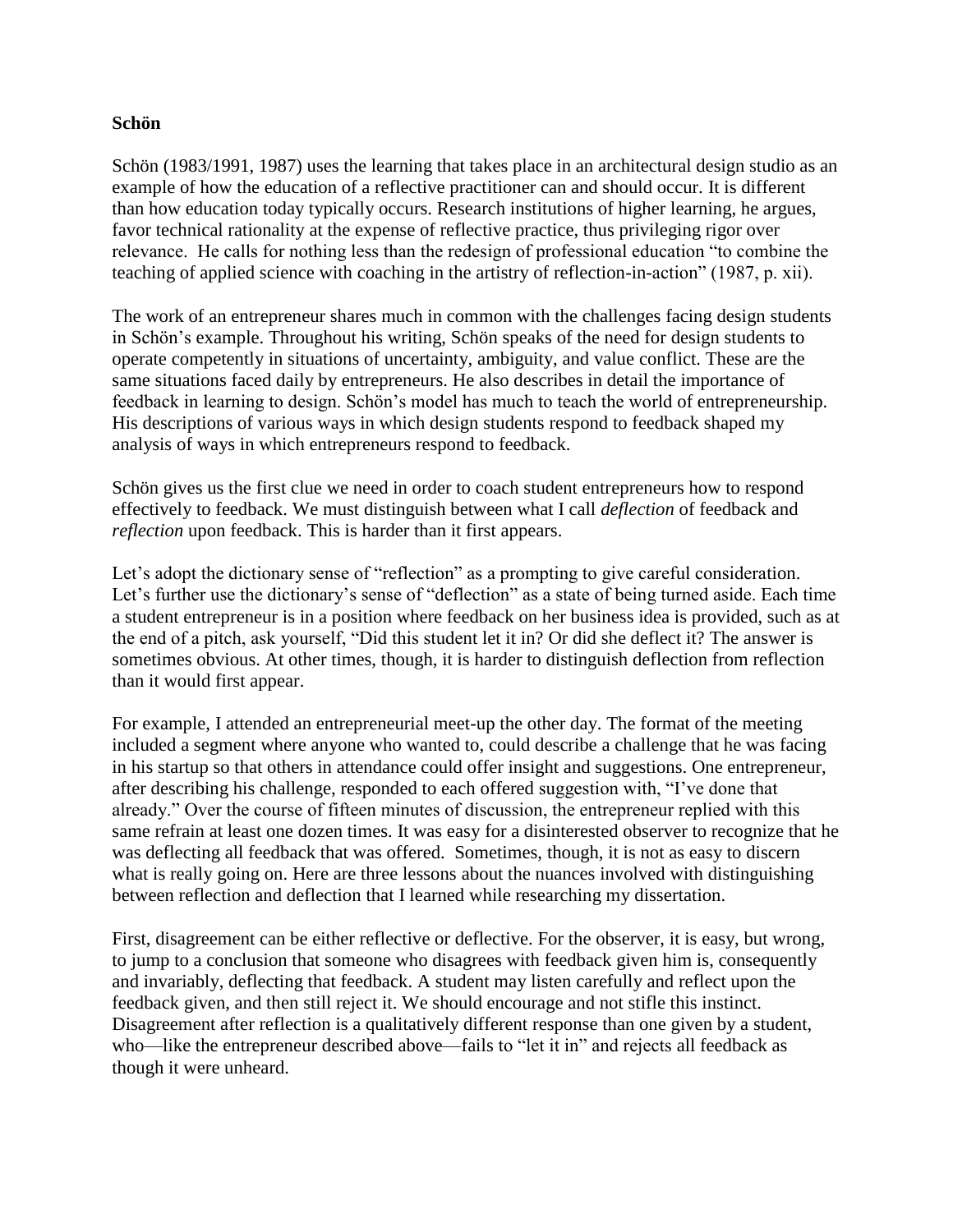Second, people often respond to feedback by telling stories or anecdotes. Storytelling can be either reflective or deflective. Some storytelling is a form of elaboration triggered by reflection, but sometimes it is blatantly deflection. Deflection is apparent when the story serves to move the conversation away from the topic that had been broached by the giver of feedback towards something "safer" for the recipient of the feedback to talk about. Generally, I have found that reflective stories are quite personal, whereas deflective storytelling responses tend to be more generic. A reflective story in response to feedback most often uses "I" messages. On the other hand, when a story is told to deflect feedback the speaker often speaks in the second person, using "you" messages. Deflective storytelling will sound to an observer as if it is a lecture being given to the giver of the feedback.

Third, deflection can be seductive. Sometimes, when the recipient of feedback responds with a flattering comment about the giver of feedback and then begins to expound upon his reply using generalities or "you" messages, a disinterested observer can recognize the deflection that is going on. When the observer is also the giver of feedback, though, it's harder to see through compliments. Schön's analysis of the dialogue between the student he names "Judith" and her teaching assistant in the design studio (1987, pp. 125-142) has been particularly helpful to me at sensitizing me to become alert to this type of deflection of feedback. There is very little of the respondent in deflective storytelling or deflective flattery.

As educators, we owe it to our student entrepreneurs to help them to see when and in what ways they may tend to deflect rather than reflect upon feedback. Once we help them to see this difference, we are ready to ask ourselves, "Now that they are letting the feedback 'in,' in what different ways are they likely to interpret this feedback?"

This is where the schema developed by Dweck and her colleagues can help.

# **Dweck**

Research conducted over a span of more than 30 years by Dweck and assorted co-authors (Dweck, 1975, 2010; Dweck & Leggett, 1988: Elliott & Dweck, 1988; Grant & Dweck, 2003) provides valuable insight as to how we can gain a clearer understanding of the ways in which entrepreneurs receive and respond to feedback once they do let it in.

In their formative research, Dweck and Leggett (1988) described ways in which students' responses to feedback differ according to whether they are motivated by what these authors distinguished as *learning goals* or *performance goals*. They discovered that when students who rely most heavily on performance goals are given a series of difficult tasks to complete, they lose the motivation to keep trying. This is true regardless of ability. To the contrary, students who describe themselves as having learning goals are motivated by failure; they see failure as an opportunity to learn. The lesson here for entrepreneurship educators is clear. Let's coach our students to interpret feedback as learning goals, not as performance goals.

Several disputes about the impact of performance goals on students' motivation to persevere arose in the literature after publication of their 1988 findings. So, after several iterations of their schema, in 2003 Grant and Dweck set forth to clarify some of the nuances around performance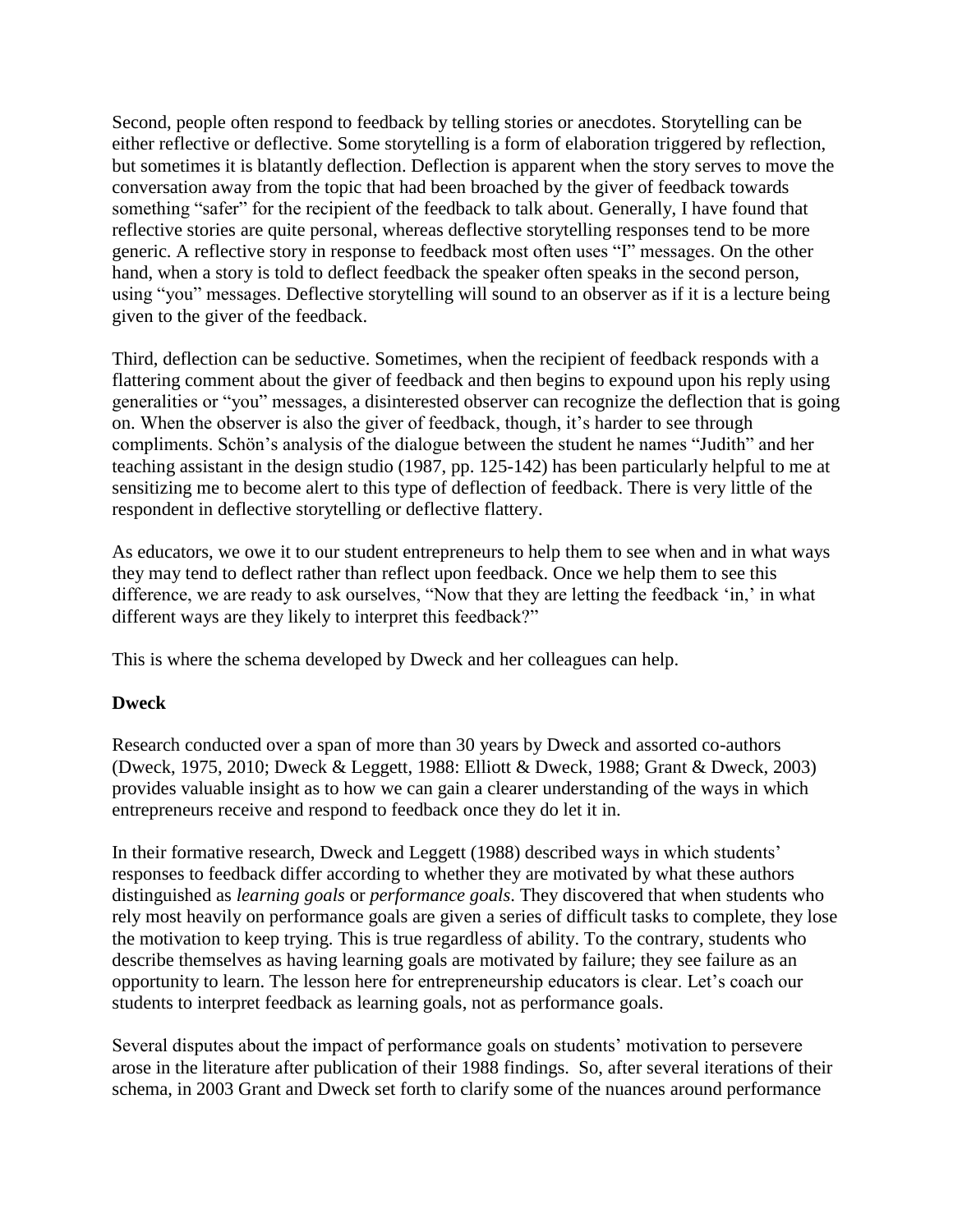goals. They tested an assortment of subclassifications of learning and performance goals and found that four categories are distinct constructs. They refer to these as *learning*, *outcome*, *ability*, and *normative* types of goals. These more specific findings have a direct bearing on the teaching of entrepreneurship.

Students with learning goals emphasize the interpretation of feedback as an opportunity to learn and to grow. "Learning goals…were shown to facilitate persistence and mastery-oriented behaviors in the face of obstacles, even when perceptions of current ability might be low" (p. 541). Learning goals, they found, "predicted active, engaged responding" (p. 547).

Students with ability goals emphasize the interpretation of feedback as being a measure of their ability. Grant and Dweck (2003) found that ability goals have a favorable effect when performance is high—or when feedback about performance is positive, but have a negative effect when difficulties, setbacks, or failure are encountered. In the challenges set forth in their experiments, "ability goals predicted self-denigration and withdrawal" (p. 547). If you have entrepreneurship students who seem to withdraw in the face of feedback, it may be because they are interpreting that feedback as an evaluation of their ability. You can help them see what they are doing by naming it.

Outcome goals refer to the goal of wanting to do well on a particular task. Outcome goals share some of the characteristics of learning goals and some of the characteristics of ability goals. Thus, Grant and Dweck (2003) conclude that outcome goals are a hybrid. In their study, outcome goals tended to predict a student's penchant for seeking help with a difficult task. The next time a student asks for special help from you, ponder whether that student is driven by a learning goal or an outcome goal.

Normative ability goals are a special subset of ability goals. Students with normative ability goals emphasize the interpretation of feedback as being a measure of their ability relative to other people. Grant and Dweck (2003) found that normative ability goals were not reliable predictors of either the mastery or the helpless responses. They suggest that the reason for this is that, perhaps "competitive striving might keep individuals from recognizing a poor performance when they produce one" (p. 548). The entrepreneurs I have had the privilege to work with have seldom portrayed this tendency. More often than not, they see themselves as forging a new path where a comparison with others' performance is not possible, anyway.

The current exposition of Grant and Dweck's schema can be summarized as follows:

- *Learning Goals* are responses to feedback that emphasize learning or growth.
- *Outcome Goals* are responses to feedback that reflect "wanting to do well."
- *Ability Performance Goals* are responses to feedback that reflect validation of one's ability.
- *Normative Ability Performance Goals* are responses to feedback that reflect a desire to compare one's own performance with the performance of others.

Clearly, interpreting feedback about one's business plan pitch as a learning goal is the preferred type of reflective response. The question now becomes, "How can we inculcate in our students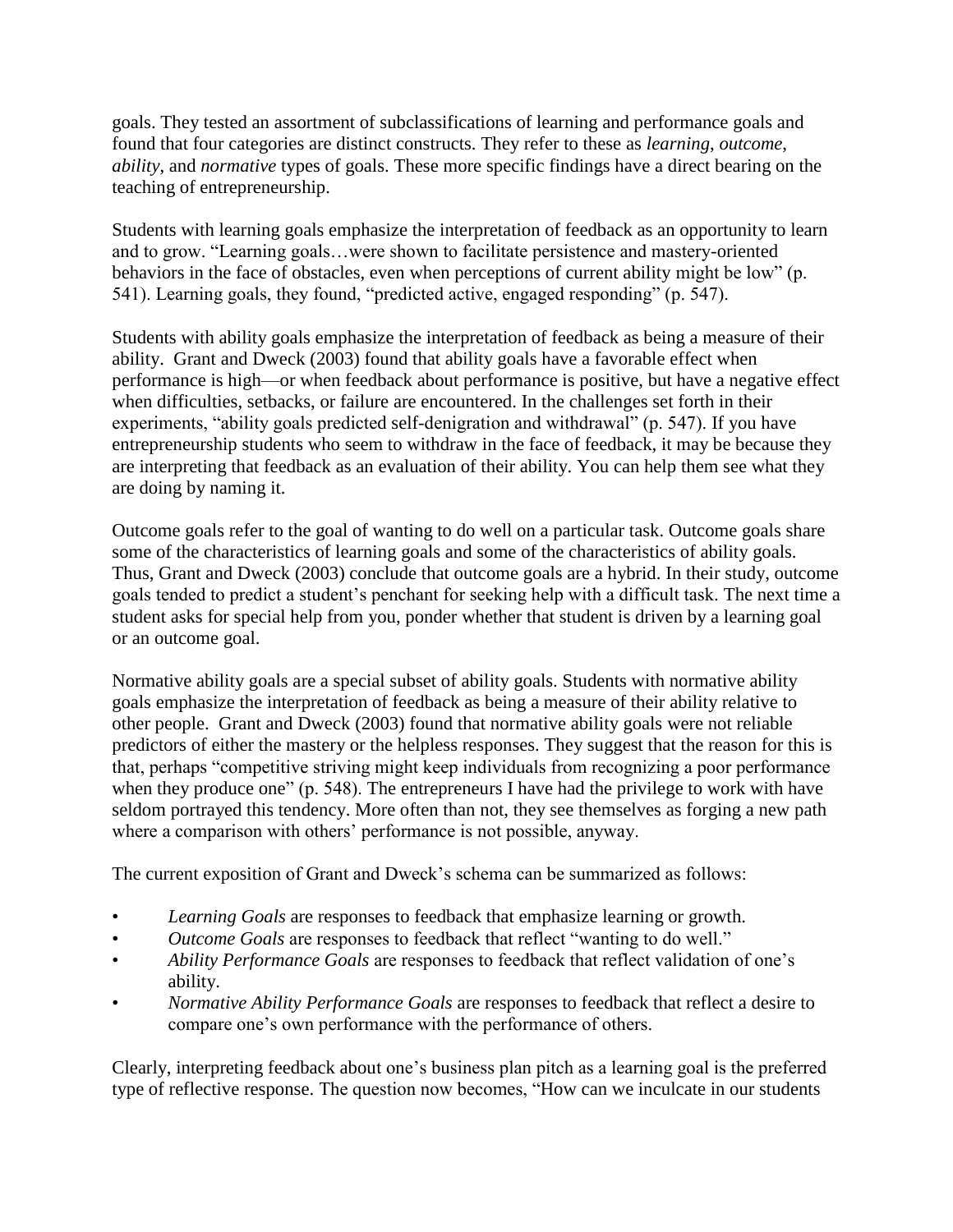the habit-of-mind that first invites reflection upon feedback and then interprets that feedback as an opportunity for learning?"

## **The Need for Practice**

While the pitch is a highly visible and valuable time for a presenter to receive and interpret feedback in a reflective way, students will not be inclined to be open to feedback at that moment if they have not first been taught and given multiple opportunities to practice the art of receiving feedback. They will have been so focused on delivering their pitches that their minds are still racing in "pitch" mode. We must prepare them to shift quickly from pitching mode to listening and reflecting mode. Here's a three-step model for giving and receiving peer feedback in the classroom that I have found helps greatly to instill the habit of making this mental shift.

Don't wait until the pitch is finely honed to teach students how to receive feedback. Rather, have them practice giving and receiving feedback to each other, informally, from the moment they start to develop their business ideas. I like to do it in small groups. One person presents her or his idea to two or three other students for a fixed period of time, say 5 minutes, then stops. Others in the group then give feedback. I instruct students to give feedback according to a specific model. The model consists of three prescribed stages. Each stage serves a different purpose.

First, I exhort them to give an immediate, "gut" reaction to the pitch they've just heard. I tell them they can use any of four interjections… Ugh!...Huh?...Hmmm… or Wow! They have fun doing this and, because recipients of the feedback know that their peers are instructed to use one of these four guttural responses, they are more open to hearing them than they would be otherwise. I tell them that their partners are doing them a favor by expressing audibly the same thoughts that a real audience may be thinking, but would more likely keep to themselves.

Second, they are to ask questions for clarification. A common reason for any response short of "Wow!" is that the presenter has not described herself clearly. When participants ask questions for clarification, it serves as an invitation to the presenter to try again to state her idea a bit differently. This evokes an experience of feedback as an opportunity to learn. It is important, at stage two, that the givers of feedback do not give ideas or suggestions. An opportunity for that will come next. At this stage, their only purpose is to ask questions for clarification.

At stage three, I invite the givers of feedback to offer suggestions and ideas to the presenter. To make such suggestions most palatable to the student who is receiving the feedback, I ask students to give feedback at this stage in the form of "What if..." questions. For example, a student may say, "What if you were to go to market in such-and-such a way instead?" Or, "What if you offered a simple version of the product for free and charged a premium for upgrades?" The use of "what if" questions when offering suggestions makes it easier for the receiver to listen reflectively.

By following this three stage sequence in class, I have found that students open themselves to reflection upon feedback from their peers and that this habit, once learned, is more likely to spill over to feedback given by me as their teacher, and to feedback given by advisors or investors when a pitch is given for real stakes, such as in a business plan competition.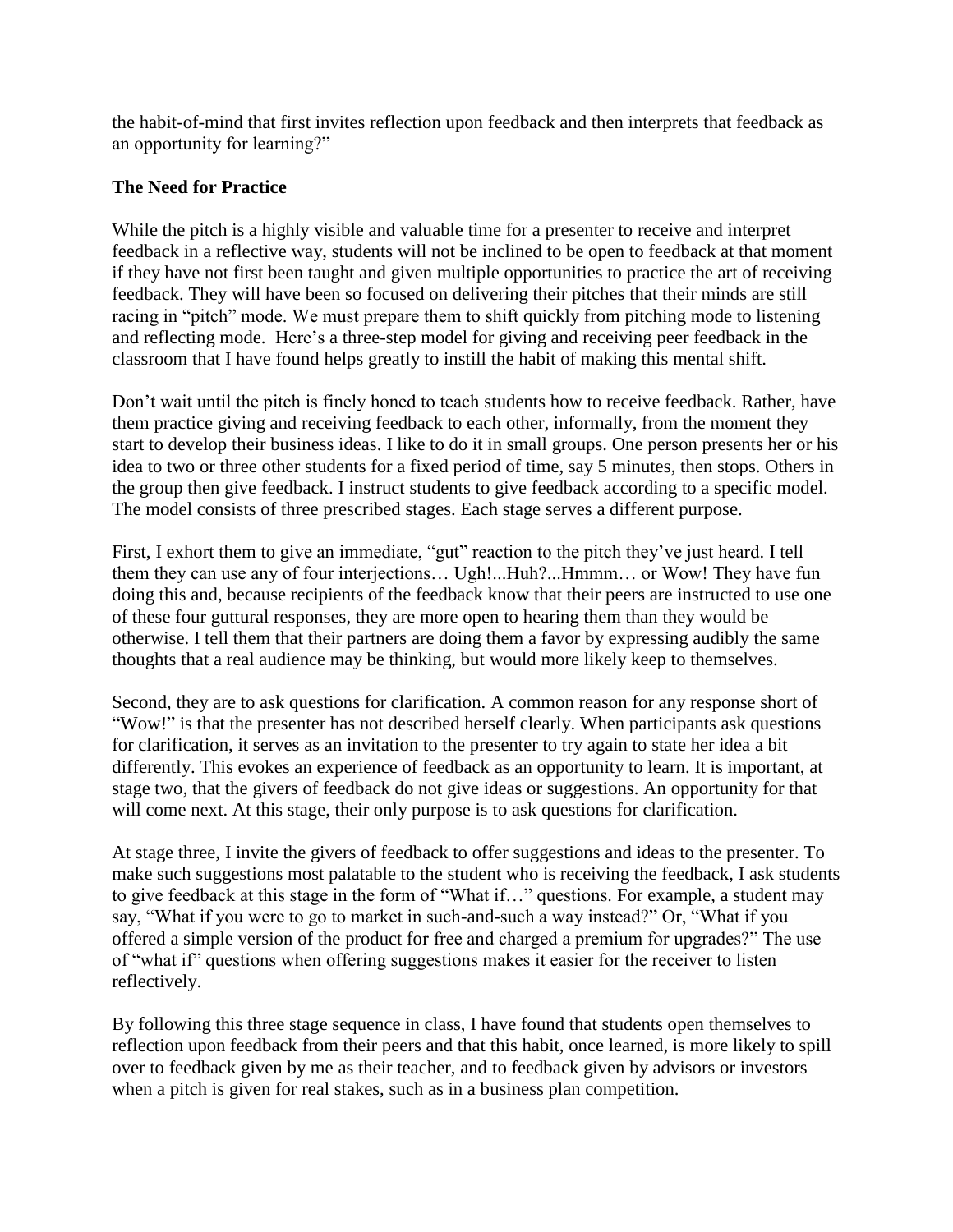#### **Summary**

The other end of the pitch deserves educators' attention. Our job is to prepare our students to do more than just present their ideas. Our job includes coaching them how to accept feedback about their presentation of those ideas. It is only by paying attention to how our students respond to feedback that we can help them to accept feedback, reflect upon it, and interpret it as a learning opportunity. Given the importance of feedback to entrepreneurial success, those student entrepreneurs who learn to interpret feedback as learning opportunities will increase their likelihood of success of their new business ventures.